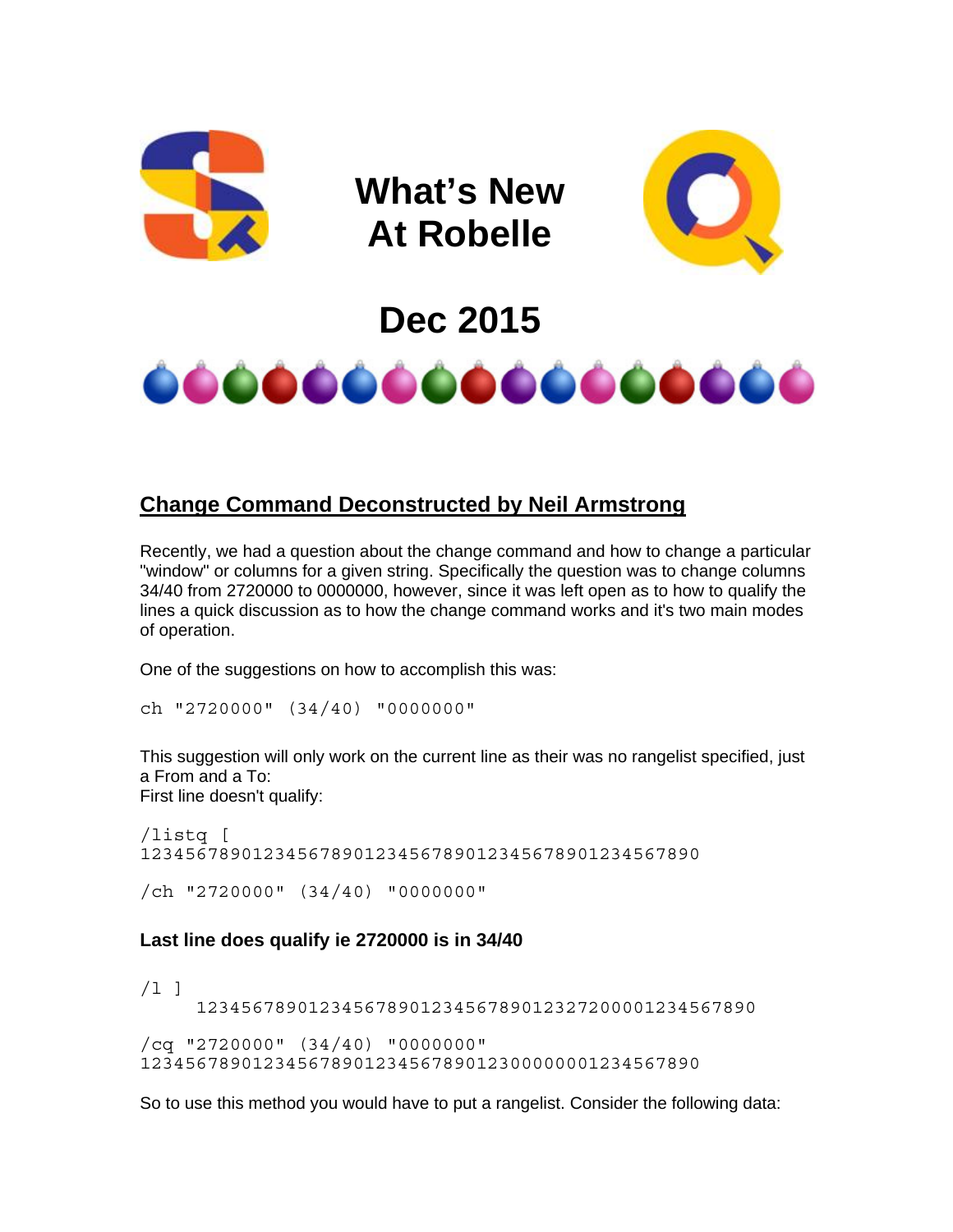12345678901234567890123456789012345678901234567890 12345678901234567890123456789012345678901234567890 12345678901234567890123456789012345678901234567890 12345678901234567890123456789012327200001234567890

Note that only the last line "qualifies" as per the example, there multiple ways to do this. Some have some semantic differences. The key would be if you indeed needed to change all lines, or all lines with just 2720000 in columns 34/40. Now it could be that all lines have 2720000 in positions 34/40, but there are some differences in the syntax that you can use some may not be 100% accurate as per the request:

ch "2720000" (34/40) "0000000" @

This says change all lines that have 2720000 in columns 34/40 to zeroes. The test for the string is made on every line.

ch "2720000" (34/40) "0000000" "2720000" (34/40)

This says change only the lines with 2720000 in columns 34/40 from 2720000 in column 34/40 to all zeroes.

ch (34/40) "0000000" "2720000" (34/40)

This says change only the lines with 2720000 in columns 34/40 to zeroes in 34/40.

ch (34/40) "0000000" @

This says change all lines to have zeroes in 34/40

So you can see the grouping of the syntax here: Strings with Windows which has a From, To and Rangelist:

ch "2720000" (34/40) "0000000" @<br>ch "2720000" (34/40) "0000000" "2720000" (34/40) ch "2720000"  $(34/40)$  "0000000" From To Rangelist Columnar which has a To with a Rangelist: ch (34/40) "0000000" "2720000" (34/40) ch (34/40) "0000000" @ Rangelist

So as you can see there are a lot of options to the change command, the main thing to understand is that there are two main methods of specifying the command and that you should always end with a Rangelist.

**[neil@robelle.com](mailto:neil@robelle.com)** 

### **Using Bytestream to Download to Your HP 3000 By Neil Armstrong**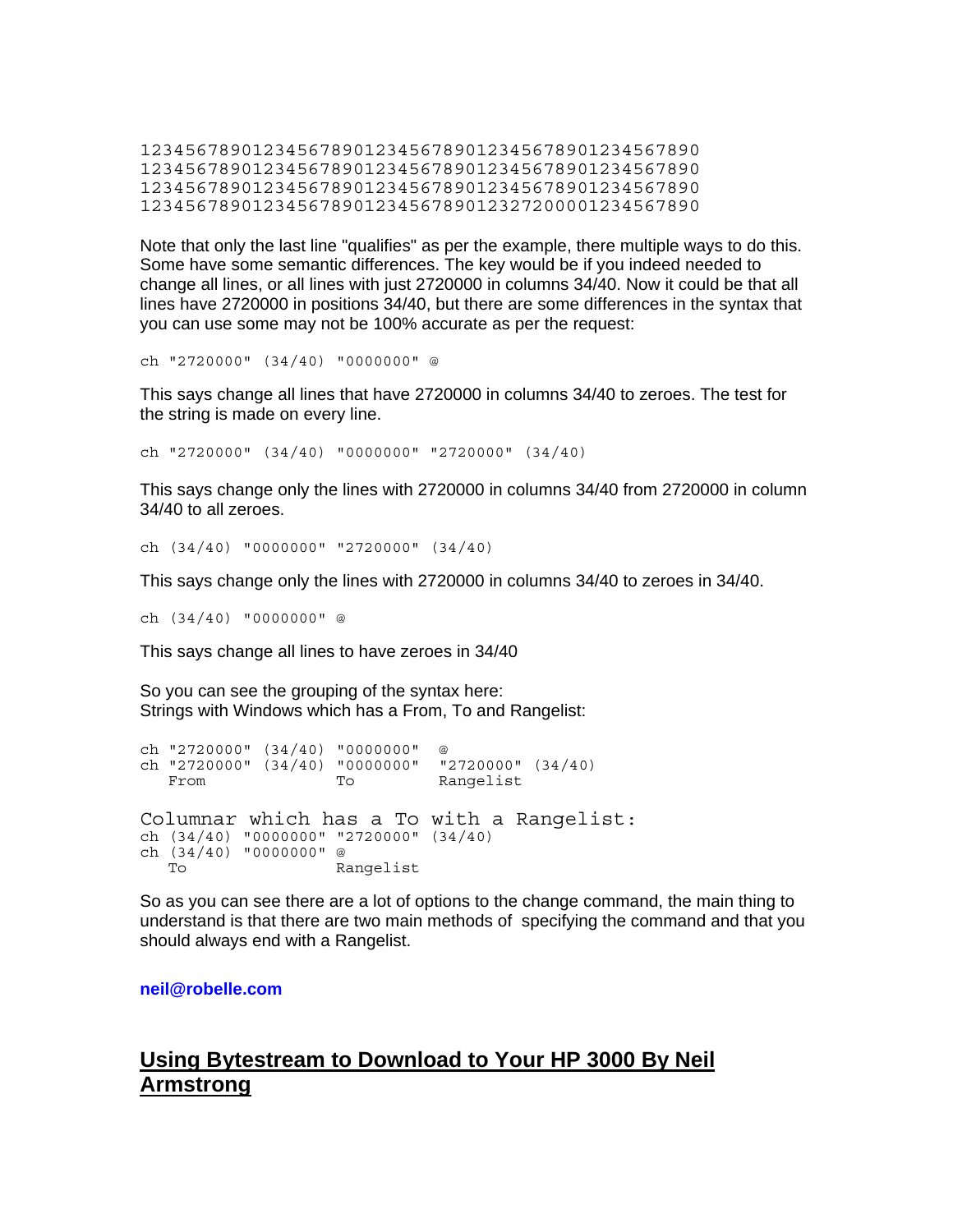I was recently posed with a question from a customer about FTP. The issue was that when they downloaded from a remote server the resulting data in the file on the 3000 only had one long line. Now when some people encounter this, one of the things they try to do is add an LF or change a line ending in LF to have a CRLF to the end of each line.

If you are considering doing this, I would save yourself a lot of trouble and read on, because in my experience trying to add a carriage return or line feed to the end of a line doesn't work. Below is a method to download files that don't

So the specific situation was that a customer has a file from a third party that they downloaded to an NT server from a Unix server. They knew that the file was 532 bytes, and all ASCII data. They tried to get the file was using the get command in the following manner:

get remotefile test;rec=-532,1,f,ascii;disc=100000

When they tried to process the file they found to have only one record and this was regardless of using ASCII or BINARY transfer methods. The file ended up looking like this:

| ACCOUNT= GREEN |         | GROUP= NETL                                                                                                                                                                                                                    |  |                 |  |
|----------------|---------|--------------------------------------------------------------------------------------------------------------------------------------------------------------------------------------------------------------------------------|--|-----------------|--|
|                |         |                                                                                                                                                                                                                                |  |                 |  |
|                |         | SIZE TYP EOF LIMIT R/B SECTORS #X MX                                                                                                                                                                                           |  |                 |  |
| TEST           | 532B FA | and the contract of the contract of the contract of the contract of the contract of the contract of the contract of the contract of the contract of the contract of the contract of the contract of the contract of the contra |  | 100000 1 16 1 8 |  |

When they tried to process the file looked as if it only had only one line.

So the solution in this case is to use bytestream files, in the following manner:

```
open servername 
bytestream 
get remotefile testbyte;REC=,,B;DISC=16384000
```
This results in a file that would like similar to this:

| ACCOUNT= GREEN |                                                                                     |  | GROUP= NEIL  |                             |  |                         |  |
|----------------|-------------------------------------------------------------------------------------|--|--------------|-----------------------------|--|-------------------------|--|
|                | FILENAME        CODE    -----------LOGICAL        RECORD----------    ----SPACE---- |  |              |                             |  |                         |  |
|                |                                                                                     |  | SIZE TYP EOF |                             |  | LIMIT R/B SECTORS #X MX |  |
| TESTBYTE       | 1 R RA                                                                              |  |              | 280079 16384000 1 1104 4 32 |  |                         |  |

From there you can make the file fixed length with a specific size with either Qedit or the FROMBYTE utility.

```
t TESTBYTE 
set keep var off 
set len 532 
k newfile,unn
```
The file will now look like this and for the customer it processed properly:

|  | ACCOUNT= GREEN GROUP= NEIL                                      |  |
|--|-----------------------------------------------------------------|--|
|  | FILENAME CODE -----------LOGICAL RECORD---------- ----SPACE---- |  |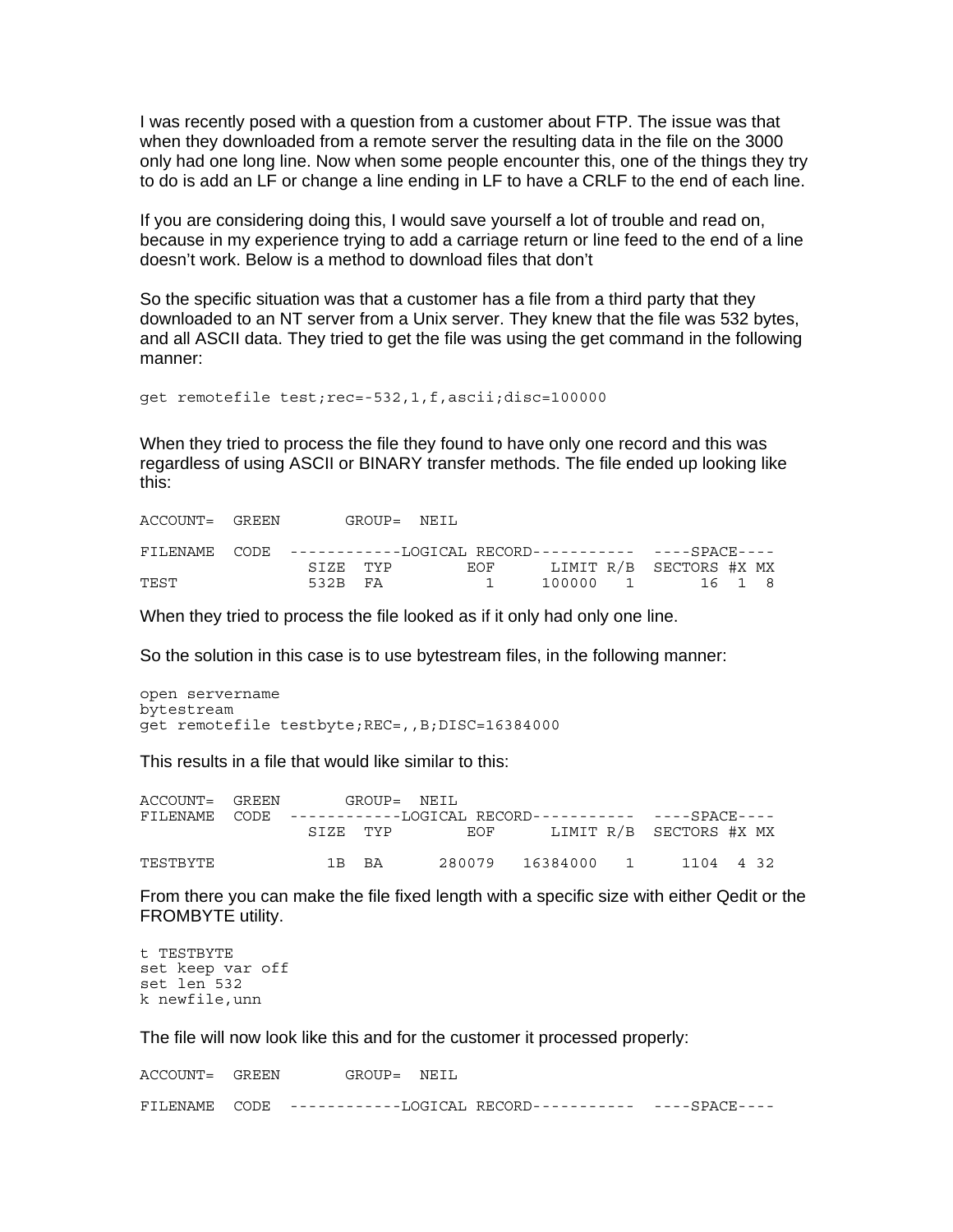|         | SIZE TYP | EOF |  | LIMIT R/B SECTORS #X MX |  |
|---------|----------|-----|--|-------------------------|--|
| NEWFILE | 532B FA  | 751 |  | 10000 1 1568 4 8        |  |

#### **[neil@robelle.com](mailto:neil@robelle.com)**

#### 2028 Mitigation by Neil Armstrong

As you may or not know the 3000 will have some date problems in the future. Specifically the CALENDAR intrinsic doesn't have enough room to store a year past 2027. Over the last little development cycle we have been tackling calls to CALENDAR whether directly or indirectly.

On startup there were multiple calls to CALENDAR, which I have cut down significantly. Note that on 2028/01/01, the system according to the CALENDAR intrinsic thinks it is January 1, 1900.

You can see in the latest version of Suprtool that it reports a correct date when the actual date is January  $1<sup>st</sup>$ , 2028:

Calvin:run suprnma.pubnew.robhome SUPRTOOL/Copyright Robelle Solutions Technology Inc. 1981-2015. (Version 5.7.11 Internal)Sat, Jan 1 , 2028, 12:23 AM Type H for help. Calvin:run suprnm.pubnew.robhome SUPRTOOL/Copyright Robelle Solutions Technology Inc. 1981-2015. (Version 5.7 Internal) MON, JAN 1, 1900, 12:23 AM Type H for help.

Of note is that the Hints also called CALENDAR which has been fixed as well. We are working with other developers in the HP3000 community and trying to completely mitigate the impact of the 2028 problem with the CALENDAR intrinsic.

**[neil@robelle.com](mailto:neil@robelle.com)** 

### **HP 3000 Evolution Book Now Available Online!**

The HP3000 Evolution book, edited by Bob Green is now available for FREE online!

<http://www.robelle.com/ftp/books/HP3000Evolution.pdf>

### **Robelle Book Club**

We Robellians like to read. In our last newsletter, we listed a few of the books we have shared and enjoyed.